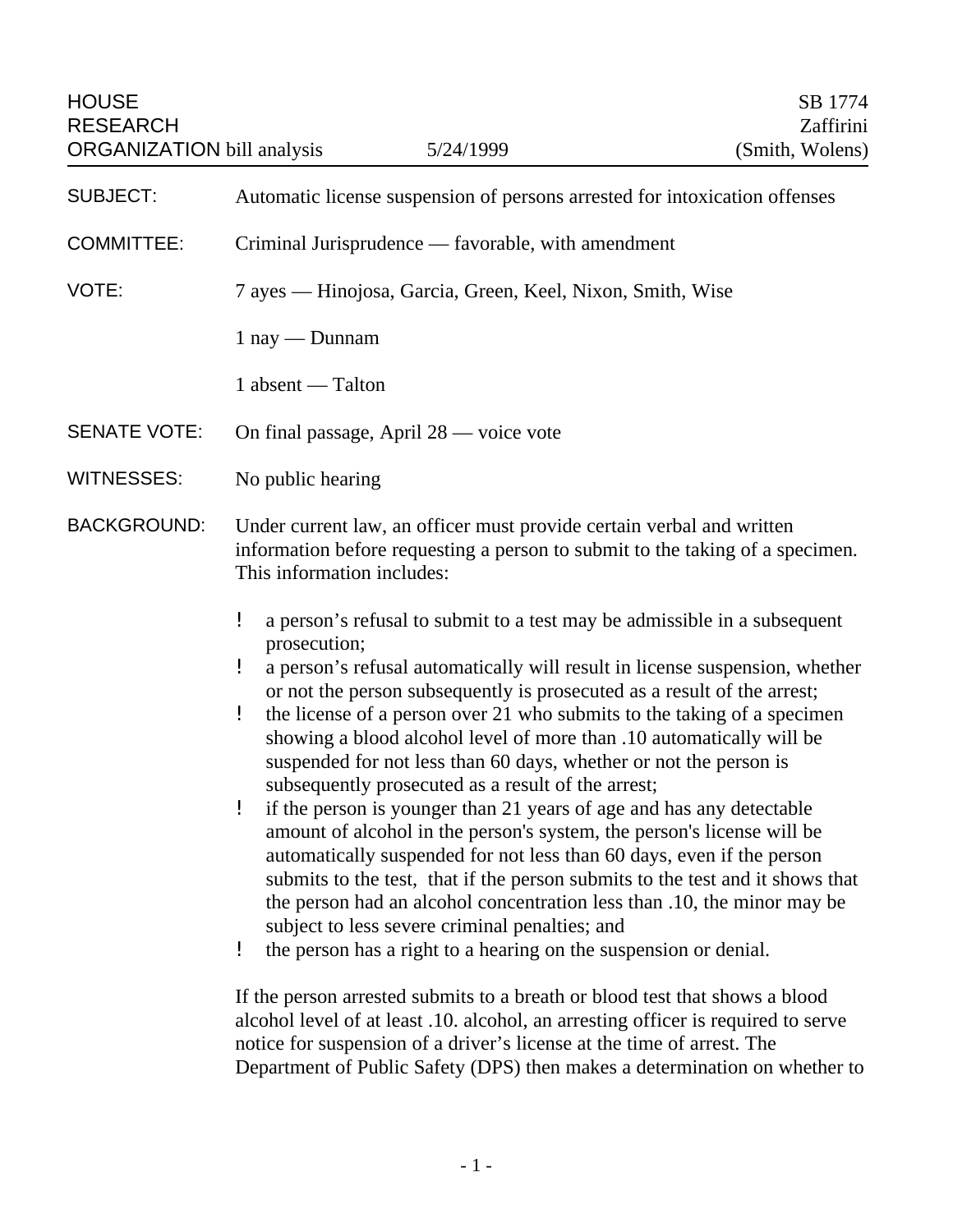suspend the person's license. Currently, the license of a person who refuses to submit to a blood or breath test automatically is suspended, regardless of whether the person is prosecuted for the arrest. The suspension lasts for at least 120 days if the person is under 21, or at least 90 days if the person is over 21. If a person over 21 submits to a blood or breath test that shows a blood alcohol level over the legal limit, the person's license automatically is suspended for at least 60 days, regardless of whether the person subsequently is prosecuted.

A request for a hearing stays the suspension of a person's license until an administrative law judge makes a final decision on the case. A person may request that a hearing date be rescheduled and a continuance granted. A continuance stays the suspension of a license until the final decision of the judge.

DIGEST: SB 1774, as amended, would amend provisions in the Transportation Code regarding suspension of a license for driving while intoxicated (sec. 49.04, Penal Code), intoxication assault (sec. 49.07, Penal Code), intoxication manslaughter (sec. 49.08, Penal Code), or driving under the influence by a minor (sec. 106.041, Alcoholic Beverage Code).

> **Confiscation of license and temporary permit.** The bill would require an arresting officer to take possession of a person's driver's license at the time of arrest. The officer would issue a temporary driving permit to the person, unless DPS records showed that the person already did not already hold a Texas license or permit. A temporary permit would be valid for 40 days. If the person was driving a commercial vehicle at the time of arrest, a temporary permit authorizing the person to drive a commercial vehicle would not be effective until 24 hours after the arrest. The bill would require DPS to develop a form to be used by law enforcement agencies for the issuance of a temporary driving permit.

> Within five business days of the arrest, the officer would be required to send any confiscated license to DPS, as well as a copy of a any temporary permit issued at the time of arrest. The bill would eliminate the requirement under current law that the arresting officer include in the required arrest report to be sent to DPS a copy of any criminal complaint filed in the case.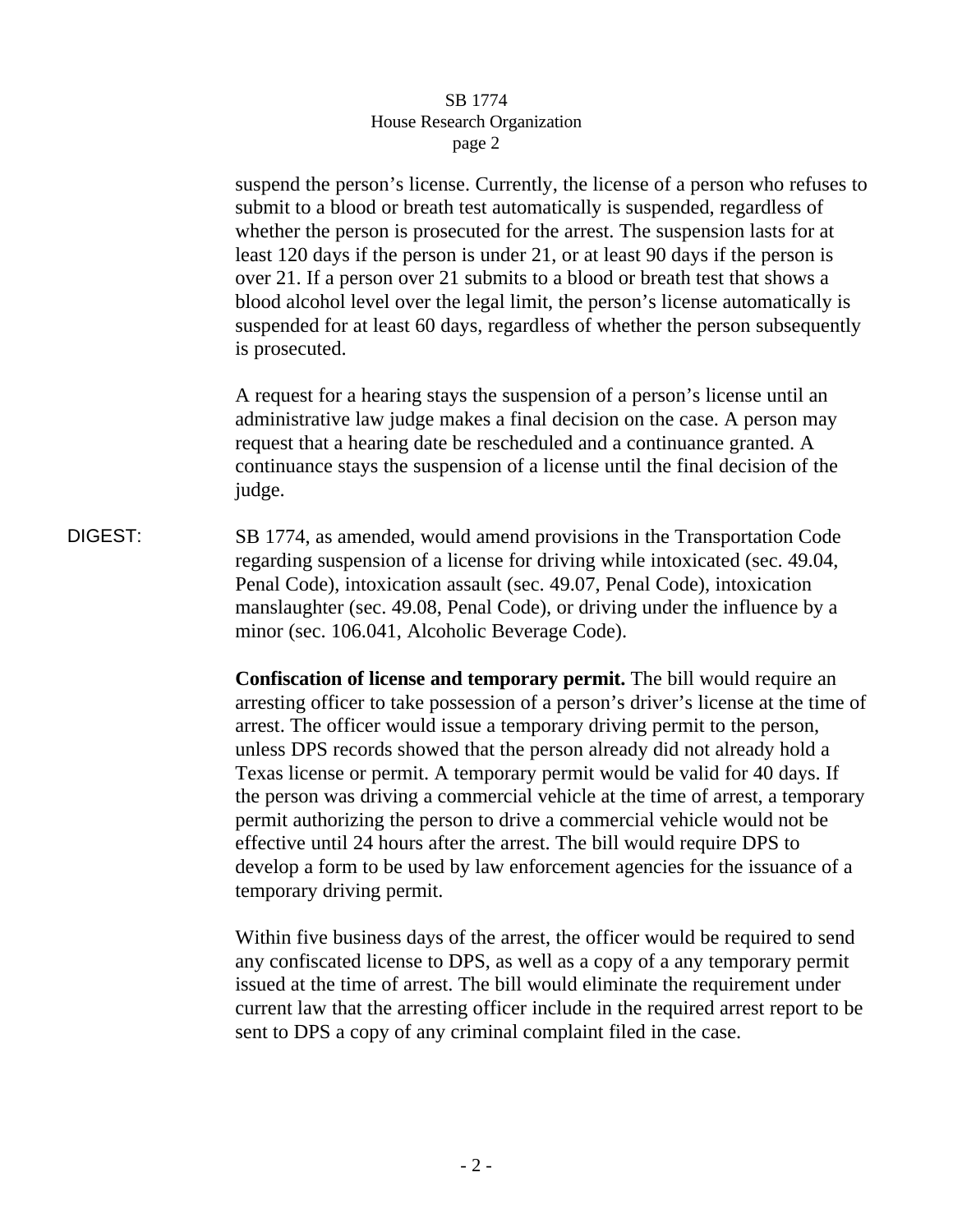The bill, as amended, would entitle an arrested person automatically to receive an occupational driver's license if the person's record showed no alcohol-related offenses during the preceding five years. The person would have to request the license in writing. The occupational license would be subject to the same restrictions as any other occupational license.

As amended, the bill would authorize an administrative law judge to require counseling or rehabilitation for alcohol dependence as a condition of granting the occupational license. The fee for a temporary occupational permit issued to a person whose license was suspended would be \$125.

**Suspension period.** SB 1774, as amended, would increase to one year the period of suspension for an adult with one or more alcohol- or drug-related offenses within the preceding five years. It would increase to six months the period of suspension for an adult with one or more alcohol- or drug-related offenses within the preceding ten years. An adult with no offenses within the preceding ten years would face a suspension of 60 days.

The bill would require DPS to notify a person whose license was confiscated that a hearing request or continuance would delay the license suspension until final disposition by an administrative law judge. DPS would have to notify the person in a manner that would allow the person to prove to a peace officer that the person's license is not suspended. The notice would have to occur before the expiration of the temporary permit issued to the person.

If a hearing judge did not find against the license holder, DPS would have to return a confiscated license to the license holder.

**Information provided by the arresting officer.** The bill as amended would require an officer to inform a person, verbally and in writing, that refusal to submit to a breath or blood test could result in immediate confiscation of the person's license for up to six months. The bill would require an officer to inform a person that if the person were to submit to a blood or breath test, and the analysis showed that the person had a blood alcohol level of over .10, the person's license could be immediately confiscated and suspended for 60 days. It also would require an officer to inform a person under 21 that if alcohol was detectable in any amount in the person's system, the officer would be required to take possession of the person's license.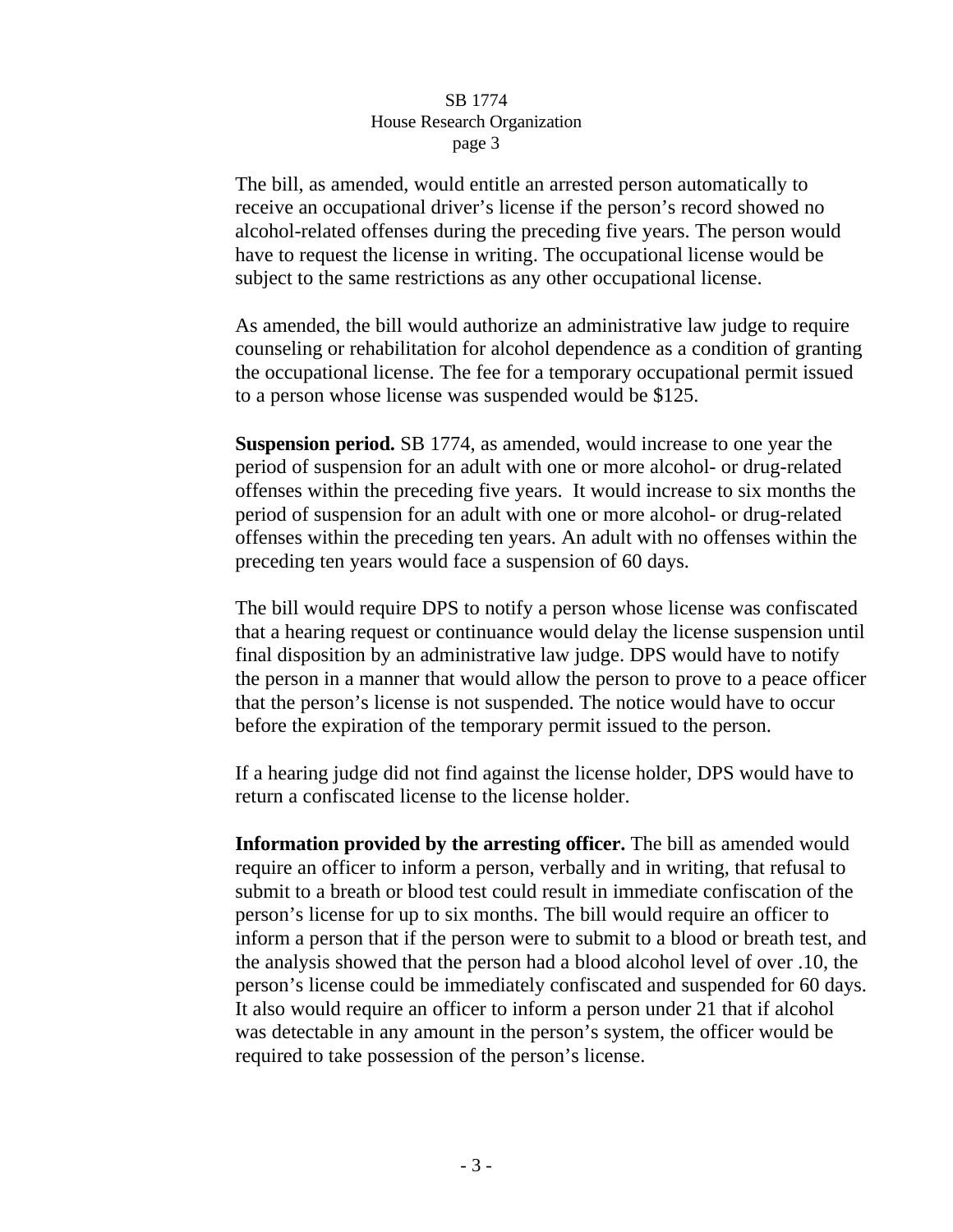The bill would specify that evidence of a person's refusal to submit would be admissible if the officer substantially complied with requirements to convey certain information. The bill would eliminate all other existing provisions regarding information provided by an officer.

The bill would take effect on September 1, 1999.

**SUPPORTERS** SAY: This bill would help keep intoxicated drivers off the road, thus making Texas highways safer and reducing the number of alcohol-related deaths and injuries.

> Texas has a high refusal rate for blood and breath tests. One study shows that 46 percent of DWI suspects in Texas refuse to take the tests at the time of arrest. The national refusal rate is under 20 percent. Refusal to take the test reduces that amount of evidence against a suspect, making it very difficult to prosecute and keep the person from repeating the offense. One of the reasons the refusal rate is so high in Texas is because people are not presented with options that motivate them to take the test. This bill would allow arresting officers to warn suspects of the lengthy license suspension periods that could result in refusal to provide a specimen.

Currently, 28 states confiscate licenses at the time of arrest. This is a generally accepted practice that keeps dangerous drivers off the streets. Suspending a person's license for six or twelve months, depending on their history of intoxication offenses, would help greatly reduce the number of dangerous drivers on the roads.

Alcohol-related accidents have dropped substantially since Texas implemented administrative license revocation in 1995. In 1998, the number of administrative suspensions increased dramatically. Statistics show that administrative revocation is an effective way of reducing accidents and injuries. By making the period of suspension longer and more of a deterrent, this bill would dissuade people from driving while intoxicated.

The bill would not pose a challenge to the constitutional rights of the innocently accused. The extreme notion that an innocent person might lose his or her license because of refusal to submit to a test is preposterous because the innocent person would have no reason to refuse in the first place. In the unlikely event that an innocent person's license was confiscated, the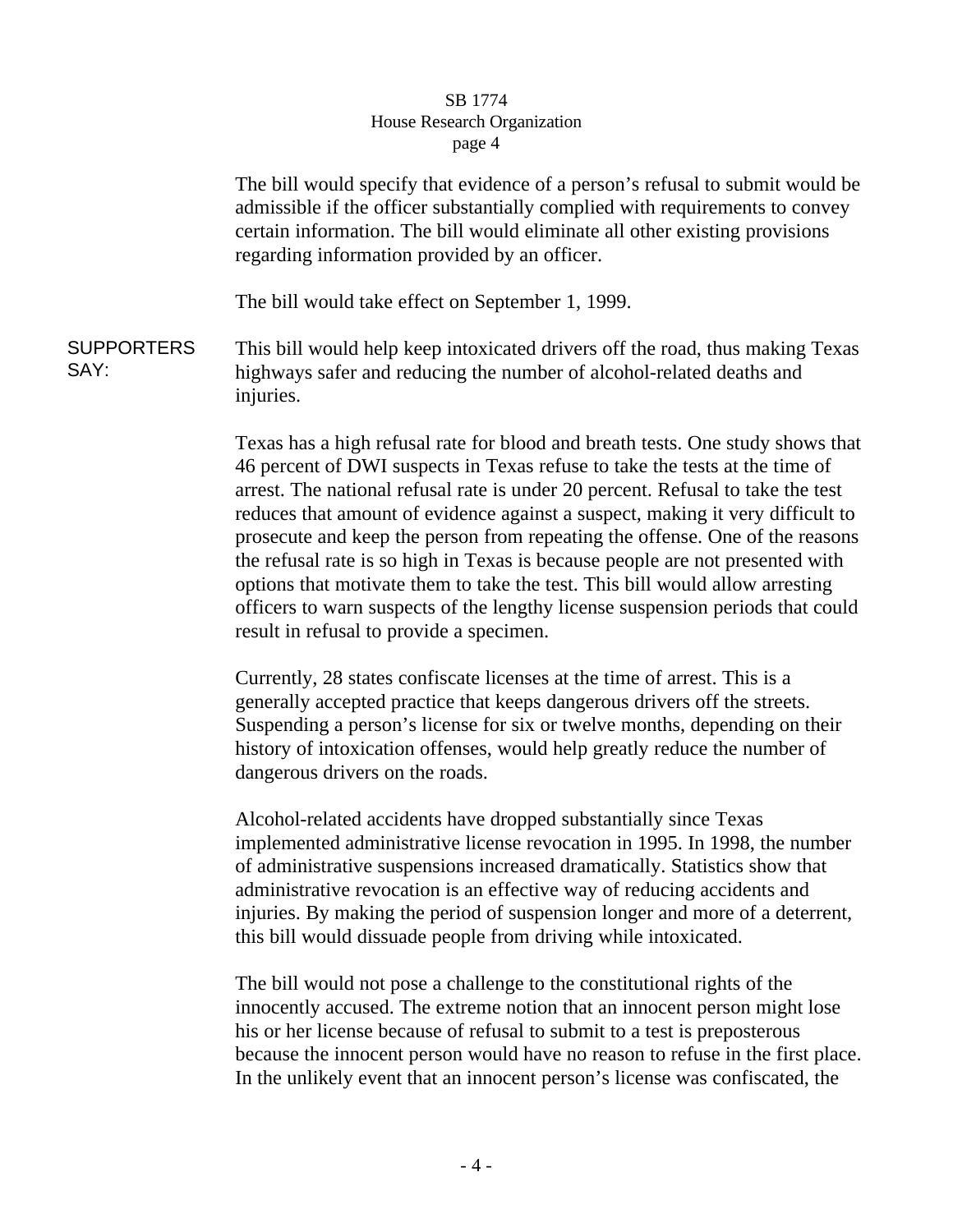|                                          | temporary permit issued at the time of arrest would give that person forty<br>days to right the situation. Furthermore, the bill would actually protect the<br>rights of innocent people by requiring officers to inform them that their<br>refusal to take a test might result in suspension of their license.                                                                                                                                                                                                                                                                            |  |
|------------------------------------------|--------------------------------------------------------------------------------------------------------------------------------------------------------------------------------------------------------------------------------------------------------------------------------------------------------------------------------------------------------------------------------------------------------------------------------------------------------------------------------------------------------------------------------------------------------------------------------------------|--|
| <b>OPPONENTS</b><br>SAY:                 | A person's license should not be confiscated at the time of arrest. Although<br>no one disputes that drunk drivers should not be on the roads, licenses should<br>be suspended only after a person is found guilty of a crime.                                                                                                                                                                                                                                                                                                                                                             |  |
|                                          | This bill would unfairly coerce people into providing a breath or blood<br>specimen, even when they may be innocent. Though officers are not supposed<br>to request a person to submit to the taking of a specimen without probable<br>cause, there are cases when an officer might for no good reason challenge a<br>person to provide the specimen. This situation would violate a person's<br>constitutional rights. If a person were to refuse on the basis of a constitutional<br>violation, that person might unfairly face a license suspension without ever<br>facing prosecution. |  |
|                                          | Suspending a person's license does not necessarily keep them from driving.<br>This bill would not substantially reduce the number of unsafe drivers, because<br>unsafe drivers are not likely to cease driving upon license suspension. The bill<br>could, however, impose stiff penalties on innocent drivers who for other<br>reasons refuse to give a test.                                                                                                                                                                                                                             |  |
| <b>OTHER</b><br><b>OPPONENTS</b><br>SAY: | The bill should require officers to explain the consequences of a person's<br>actions in a way that is not coercive. Most people who are stopped by an<br>officer do not know the law well, and they may not be aware of the<br>implications of their decisions. If a driver's license is at stake, those accused<br>should be fully aware of the weight of their decisions.                                                                                                                                                                                                               |  |
| <b>NOTES:</b>                            | A committee amendment would eliminate a requirement in the Senate-passed<br>version that upon request of the arrested person, and after the arresting officer<br>had provided the required information relating to possible license<br>suspensions, the officer would have to explain the consequences of<br>submitting or refusing to submit to a specimen in a manner that was not<br>coercive or misleading.                                                                                                                                                                            |  |
|                                          | A committee amendment would change the suspension period for an adult<br>with a previous conviction in the past ten years to six months from one year,                                                                                                                                                                                                                                                                                                                                                                                                                                     |  |